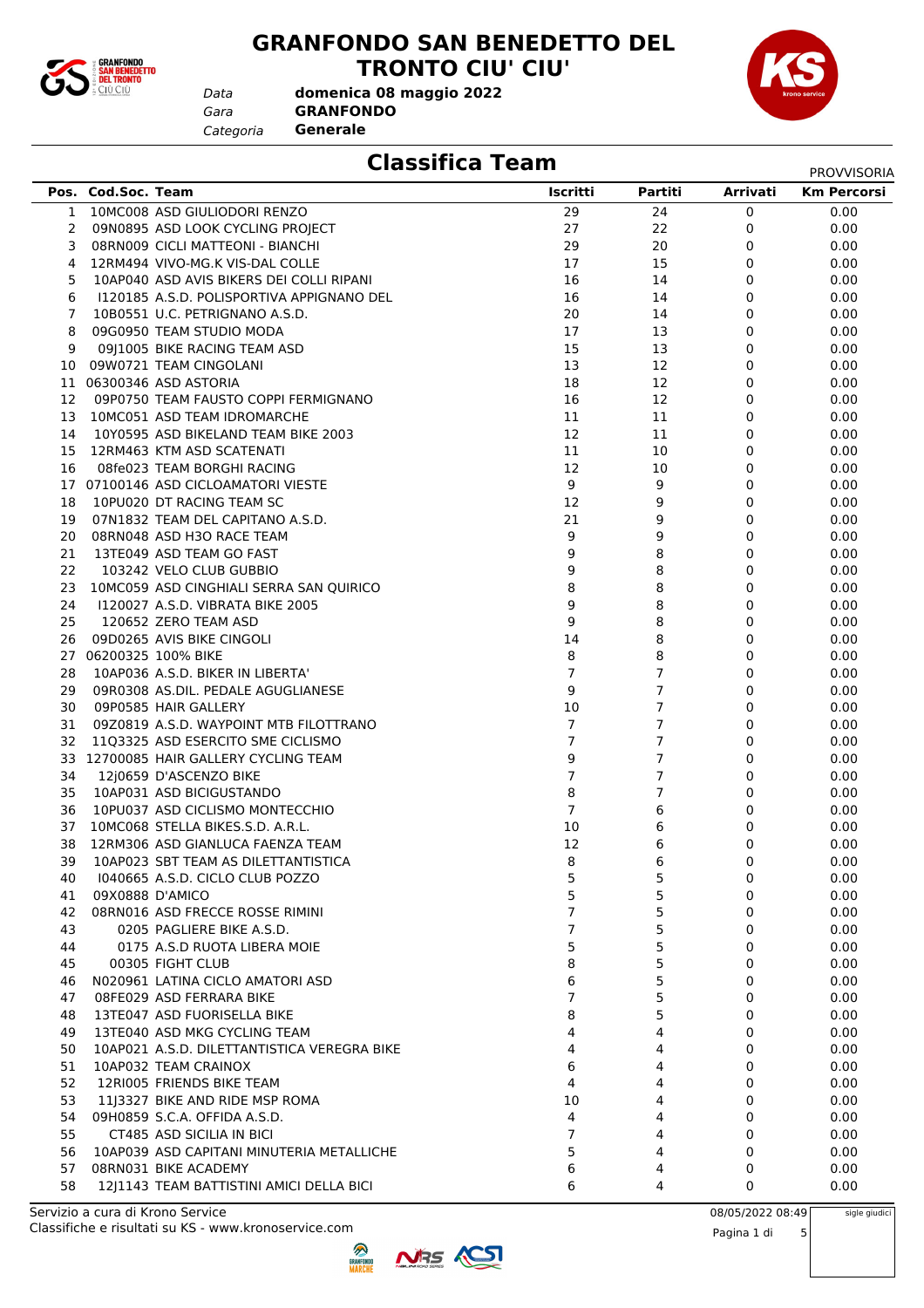# **Classifica Team** PROVVISORIA

|     |                    |                                          |                |                |          | ,,,,,,,,,,,,,,,    |
|-----|--------------------|------------------------------------------|----------------|----------------|----------|--------------------|
|     | Pos. Cod.Soc. Team |                                          | Iscritti       | Partiti        | Arrivati | <b>Km Percorsi</b> |
| 59  |                    | 09V0919 BIKE THERAPY A.S.D.              | 6              | 4              | 0        | 0.00               |
| 60  |                    | 08W2680 A.S. DILETT. MAX LELLI           | 5              | 4              | 0        | 0.00               |
| 61  |                    | 08FC115 BIKECONCEPT TEAM ASD             | 5              | 4              | 0        | 0.00               |
| 62  |                    | 07 1924 GIANT DRT ASD                    | 4              | 4              | 0        | 0.00               |
| 63  |                    | 112902 DI GIOIA CYCLING TEAM             | 4              | 4              | 0        | 0.00               |
|     |                    | 64 L1094021 ASD TEAM BICIDEA VALDELSA    | 3              | 3              | 0        | 0.00               |
| 65  |                    | 13PE018 ASD WOLF                         | 3              | 3              | 0        | 0.00               |
| 66  |                    | 10PU089 BIKE STATION SC                  | 3              | 3              | 0        | 0.00               |
| 67  |                    | 12RM400 ASD SESSANTALLORA                | 3              | 3              | 0        | 0.00               |
| 68  |                    | 10MC007 ASD GADAP                        | 3              | 3              | 0        | 0.00               |
|     |                    | H011378 SPEED BIKE                       | 3              | 3              | 0        |                    |
| 69  |                    |                                          |                |                |          | 0.00               |
| 70  |                    | 09K0933 PASSATEMPO CYCLING TEAM ASD      | 3              | 3              | 0        | 0.00               |
| 71  |                    | 13TE053 ASD TEAM BIKE PINETO             | 3              | 3              | 0        | 0.00               |
| 72  |                    | M150366 G.S. PEDALE SPELLANO             | 4              | 3              | 0        | 0.00               |
| 73  |                    | 13TE013 ASD LU CALLARO                   | 3              | 3              | 0        | 0.00               |
| 74  |                    | 13TE062 ASD SMART CYCLING GROUP          | 4              | 3              | 0        | 0.00               |
| 75  |                    | 08RN010 TEAM CBR                         | 3              | 3              | 0        | 0.00               |
| 76  |                    | 09H1013 ABITACOLO SPORT CLUB             | 4              | 3              | 0        | 0.00               |
| 77  |                    | 09C1024 DT RACING TEAM                   | 4              | 3              | 0        | 0.00               |
| 78  |                    | 244730 CANTONEBIKE                       | 3              | 3              | 0        | 0.00               |
| 79  |                    | 12U1273 CYCLING BRO                      | 3              | 3              | 0        | 0.00               |
| 80  |                    | 1200700 A.S.D. POL. BELMONTESE           | 3              | 3              | 0        | 0.00               |
| 81  |                    | 000079R ASD STUDIO IFI - CICLI GABRIELLI | $\overline{2}$ | 2              | 0        | 0.00               |
| 82  |                    | 10G0787 CYCLING TEAM ALTOTEVERE          | 3              | 2              | 0        | 0.00               |
|     |                    | 83 12700093 BICI CLUB SIBILLINI          | $\overline{2}$ | 2              | 0        | 0.00               |
| 84  |                    | MAR- ASD BORNTORUN JESI                  | 2              | $\overline{2}$ | 0        | 0.00               |
| 85  |                    | 00370 TEAM PONTE CYCLING                 | 3              | 2              | 0        | 0.00               |
| 86  |                    | Q310029 ASD BIKE 99                      | 2              | 2              | 0        | 0.00               |
| 87  |                    | 09N0584 CASTELTROSINO SUPERBIKE          | 2              | 2              | 0        | 0.00               |
| 88  |                    | 1120221 HOTTI TEAM A.S.D.                | $\overline{2}$ | 2              | 0        | 0.00               |
| 89  |                    | 0270 DIAMOND TEAM ASD                    | $\overline{2}$ | 2              | 0        | 0.00               |
| 90  |                    | 10Y0827 SC PARLESCA                      | $\overline{2}$ |                | 0        |                    |
|     |                    |                                          |                | $\overline{2}$ |          | 0.00               |
| 91  |                    | 95533 TEAM MORICHINI CAMPION BIKE        | $\overline{2}$ | 2              | 0        | 0.00               |
| 92  |                    | 09 0932 BIKE LUNANO                      | $\overline{2}$ | 2              | 0        | 0.00               |
| 93  |                    | 1130187 A.C. "E. PETRUIO" - ASD          | 2              | 2              | 0        | 0.00               |
| 94  |                    | 10MC004 ASD NUOVA PEDALE CIVITANOVESE    | 3              | 2              | 0        | 0.00               |
| 95  |                    | 13PE058 TEAM L'AQUILA BIKE A.S.D.        | 3              | 2              | 0        | 0.00               |
| 96  |                    | 07Z1971 TEAM ESSERE                      | 4              | 2              | 0        | 0.00               |
| 97  |                    | L024521 VITAM-IN CYCLING TEAM ASD        | 2              | 2              | 0        | 0.00               |
| 98  |                    | 11U3361 BIKELAB ROMA - TEAM ASTOLFI      | 2              | 2              | 0        | 0.00               |
| 99  |                    | 00061 MOUNTAIN BIKE CLUB RIETI ASD       | $\overline{2}$ | 2              | $\Omega$ | 0.00               |
| 100 |                    | 12RM013 ASD CICLISTICA CAVESE            | $\overline{2}$ | 2              | 0        | 0.00               |
| 101 |                    | I100138 A.S.D. G.S. CHIARAVALLE          | $\overline{2}$ | $\overline{2}$ | 0        | 0.00               |
| 102 |                    | 1201157 MONTI GEMELLI BIKE               | 4              | $\overline{2}$ | 0        | 0.00               |
| 103 |                    | 11TR001 PASSEPARTOUT                     | 2              | 2              | 0        | 0.00               |
| 104 |                    | 115065 G.C.AVISACQUASPARTAA.S.D.         | $\overline{2}$ | $\overline{2}$ | 0        | 0.00               |
| 105 |                    | 1201141 ASD AK CYCLING TEAM              | 2              | 2              | 0        | 0.00               |
| 106 |                    | 08Z1704 G.S. CICLI GAUDENZI A.S.D.       | $\overline{2}$ | $\overline{2}$ | 0        | 0.00               |
| 107 |                    | 10MC024 AC SARNANO IN BICI               | $\overline{2}$ | $\overline{2}$ | 0        | 0.00               |
| 108 |                    | N030772 A.S.D. CITTADUCALE RUNNERS CLUB  | $\overline{2}$ | $\overline{2}$ | 0        | 0.00               |
|     |                    | 109 08RN025 GS OSPEDALETTO               | 3              | $\overline{2}$ | 0        | 0.00               |
|     |                    | 110 12700114 ASD XTREME BIKE TEAM        | 4              | $\overline{2}$ | 0        | 0.00               |
| 111 |                    | 09GR004 A.S.D. GENETIK CYCLING TEAM.     | $\overline{2}$ | 2              | 0        | 0.00               |
| 112 |                    | 13TE001 ASD TERAMUM                      | 3              | $\overline{2}$ | 0        | 0.00               |
| 113 |                    | 10MC054 ARES BIKE TEAM                   | 1              | 1              | 0        | 0.00               |
| 114 |                    | 110534 G.S. VILLA PITIGNANO ASD          | 1              | 1              | 0        | 0.00               |
| 115 |                    |                                          |                | 1              | 0        |                    |
|     |                    | 11R3098 ASD CENTER BIKE                  | 1              |                |          | 0.00               |
| 116 |                    | 115178 ASD BKE DI GIOIA CYCLING TEAM     | 1              | 1              | 0        | 0.00               |
| 117 |                    | 08RN004 VALMARACING TEAM                 | $\mathbf{1}$   | 1              | 0        | 0.00               |
| 118 |                    | H080348 REGGIO BIKE A.S.D.               | $\mathbf{1}$   | 1              | 0        | 0.00               |
| 119 |                    | 1004 GS DOGANA                           | $\mathbf{1}$   | 1              | 0        | 0.00               |
| 120 |                    | 1050385 ASS DIL.POL. AVIS OSTRA VETERE   | 1              | 1              | 0        | 0.00               |
| 121 |                    | 10C0384 MTB CLUB SPOLETO                 | 1              | 1              | 0        | 0.00               |
| 122 |                    | Q040457 ASD VIBRATA BIKE 2005            | 1              | 1              | 0        | 0.00               |
| 123 |                    | 10M1026 BKE DI BILLERA EMANUELE          | 1              | 1              | 0        | 0.00               |

123 10M1026 BKE DI BILLERA EMANUELE Classifiche e risultati su KS - www.kronoservice.com Servizio a cura di Krono Service 08/05/2022 08:49

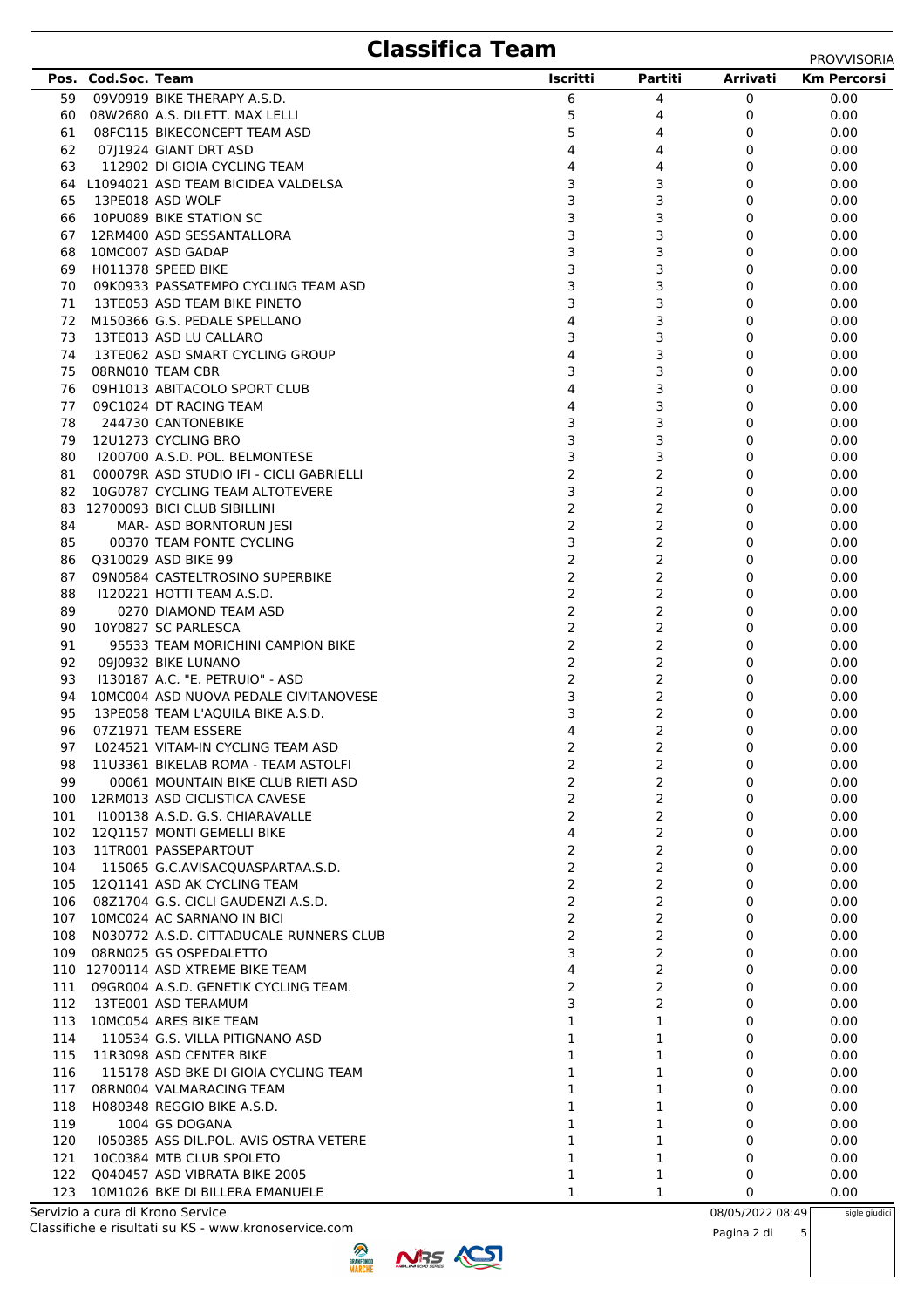### **Classifica Team**

|            | Pos. Cod.Soc. Team |                                                                    | Iscritti       | Partiti      | Arrivati | <b>Km Percorsi</b> |
|------------|--------------------|--------------------------------------------------------------------|----------------|--------------|----------|--------------------|
| 124        |                    | 0457 ASD VIBRATA BIKE                                              | 1              | $\mathbf{1}$ | 0        | 0.00               |
| 125        |                    | 08FC024 ALICE BIKE TEAM RACING                                     | 1              | 1            | 0        | 0.00               |
| 126        |                    | 10G0795 ASD TEAM BIKE PONTE                                        | 1              | 1            | 0        | 0.00               |
| 127        |                    | 07L0009 ITALIA NUOVA BORGO PANIGALE                                | $\mathbf{1}$   | 1            | 0        | 0.00               |
| 128        |                    | 1010362 A.S.D. FALCO RACING                                        | $\mathbf{1}$   | 1            | 0        | 0.00               |
|            |                    | 129 10MC003 NUOVA SIBILLINI ASD                                    | $\mathbf{1}$   | 1            | 0        | 0.00               |
|            |                    | 130 06700170 LITIUM BIKE                                           | 1              | 1            | 0        | 0.00               |
| 131        |                    | 06PD157 A.S.D. MELATO                                              | 1              | 1            | 0        | 0.00               |
| 132        |                    | 08FC056 PLAUTO BIKE                                                | $\mathbf{1}$   | 1            | 0        | 0.00               |
| 133        |                    | 12W2176 ASD ANDREA TROVATO                                         | $\mathbf{1}$   | 1            | 0        | 0.00               |
| 134        |                    | 10F0889 CIRC.DIP.PERUGINA-SETT.CICLISMO                            | $\mathbf{1}$   | 1            | 0        | 0.00               |
| 135        |                    | 08FC054 POL SIDERMEC F.LLI VITALI                                  | $\mathbf 1$    | 1            | 0        | 0.00               |
| 136        |                    | 239816 AUDAX FIORMONTI                                             | 1              | 1            | 0        | 0.00               |
| 137        |                    | 12RM001 ACSI NAZIONALE ROMA                                        | $\overline{2}$ | 1            | 0        | 0.00               |
| 138        |                    | 08RN107 ASD TEAM BIKE VALCONCA                                     | 1              | 1            | $\Omega$ | 0.00               |
|            |                    | 139 00400383 ASD IRON BIKE                                         | 6              | 1            | 0        | 0.00               |
| 140        |                    | 12Y1245 BOMBIKE TEAM                                               | $\mathbf 1$    | 1            | 0        | 0.00               |
| 141        |                    | 06PD178 ASD SOCIETA' CICLISTI PADOVANI                             | $\mathbf{1}$   | 1            | 0        | 0.00               |
| 142        |                    | 08BO033 ASD RIST, PIZZ NUOVO PARCO DEI                             | 6              | 1            | 0        | 0.00               |
| 143        |                    | 04MI242 ASD SWATT CLUB                                             | 1              | 1            | 0        | 0.00               |
| 144        |                    | 11G3269 CUSTOM4 TEAM CASELLI                                       | $\mathbf{1}$   | 1            | 0        | 0.00               |
| 145        |                    | 09L0934 A.S.D. KAISER TEAM                                         | $\mathbf{1}$   | 1            | 0        | 0.00               |
| 146        |                    | 00043 CLUB AMICI DELLA BICI SENIGALLIA                             | $\overline{2}$ | 1            | 0        | 0.00               |
| 147        |                    | 09R0882 G.C. CAPODARCO-COMUNITA'                                   | $\mathbf{1}$   | 1            | 0        | 0.00               |
| 148        |                    | H080500 NEW MOTOR BIKE                                             | $\mathbf{1}$   | 1            | 0        | 0.00               |
| 149        |                    | 10MC060 COLA A.S.D.                                                | 1              | 1            | 0        | 0.00               |
| 150        |                    | 03Q3063 GS PORTO VIRO                                              | 1              | 1            | $\Omega$ | 0.00               |
| 151        |                    | 10AP015 G.C. ACRA CARIFERMO                                        | 1              | 1            | 0        | 0.00               |
| 152        |                    | L106075 TBR CERTALDO                                               | $\mathbf{1}$   | 1            | 0        | 0.00               |
| 153        |                    | 6075 TEAM BIKE RACING                                              | $\mathbf{1}$   | 1            | 0        | 0.00               |
| 154        |                    | 12Q1284 EX-WHAT? CYCLING TEAM                                      | 1              | 1            | 0        | 0.00               |
| 155        |                    | 0039 A.S.D. G.S. ALBA ADRIATICA                                    | $\mathbf{1}$   | 1            | 0        | 0.00               |
| 156        |                    | 10MC056 ASD C.A.U. URBISAGLIA E P.I.M.                             | $\mathbf{1}$   | 1            | 0        | 0.00               |
| 157        |                    | 10AN027 ASD GSA CASTELFIDARDO                                      | $\mathbf{1}$   | 1            | 0        | 0.00               |
| 158        |                    | null ASD CANNONBALL BIKE                                           | $\mathbf 1$    | 1            | 0        | 0.00               |
| 159        |                    | 09Y0801 SUPERBIKE BRAVI PLATFORMS TEAM                             | $\overline{2}$ | 1            | 0        | 0.00               |
| 160        |                    | 10R0262 V.C. S.MARIA DEGLI ANGELI RACING                           | 1              | 1            | 0        | 0.00               |
| 161        |                    | 08MO069 LA BOTTEGA CASINALBO<br>09S0828 ASD ALTA VALLE DEL POTENZA | 1<br>1         | 1            | 0<br>0   | 0.00               |
| 162        |                    |                                                                    |                | 1            |          | 0.00               |
| 163        |                    | 12J1215 TEAM DIEMME SPORT                                          |                | 1            | 0        | 0.00               |
| 164<br>165 |                    | 09B0949 ANTHROPOS ASD<br>06VI143 WILIER TRIESTINA                  | 1<br>1         | 1<br>1       | 0<br>0   | 0.00<br>0.00       |
| 166        |                    | S022721 A.S.D. BICICLUB SAN VITO DEI                               | 1              | 1            | 0        | 0.00               |
| 167        |                    | 08FC067 RUBICONE CYCLING                                           | 1              | 1            | 0        | 0.00               |
| 168        |                    | H010019 UISP BOLOGNA                                               | 1              | 1            | 0        | 0.00               |
| 169        |                    | 11R3404 POLISPORTIVA AERONAUTICA                                   | 1              | 1            | 0        | 0.00               |
| 170        |                    | CB005 MONTENERO BIKE ELITE SPORT                                   | 1              | 1            | 0        | 0.00               |
| 171        |                    | 09W1009 ASD G.C. AVIS SASSOFERRATO                                 | 1              | 1            | 0        | 0.00               |
| 172        |                    | Maiella MAIELLA TRIATHLON TEAM                                     | 1              | 1            | 0        | 0.00               |
| 173        |                    | 09C1032 ASD SKATENATY                                              | 1              | 1            | 0        | 0.00               |
| 174        |                    | 08FC013 ASD SPORT BIKE                                             | 1              | 1            | 0        | 0.00               |
| 175        |                    | 120 AICS COMITATO PROVINCIALE TERNI A.                             | 1              | 1            | 0        | 0.00               |
| 176        |                    | 10AP042 A. S.D. ZERO TEAM                                          | 1              | 1            | 0        | 0.00               |
|            |                    | 177 crazy bike A.S.D. CRAZY BIKE                                   | 1              | 1            | 0        | 0.00               |
| 178        |                    | 02A4483 KILOMETROZERO ASD                                          | 1              | 1            | 0        | 0.00               |
| 179        |                    | 13F1832 ASD MOVICOAST SPORT E TURISMO                              | 1              | 1            | 0        | 0.00               |
| 180        |                    | M015076 A.S.D. MTB CASTIGLIONE DEL LAGO                            | 1              | 1            | 0        | 0.00               |
| 181        |                    | 0431 ASD MY PLANET                                                 | 1              | 1            | 0        | 0.00               |
| 182        |                    | 12RM514 PIO CASCIANI SQUADRA CORSE                                 | 1              | 1            | 0        | 0.00               |
| 183        |                    | 1435 LA FUGA ASD                                                   | 1              | 1            | 0        | 0.00               |
| 184        |                    | L090955 TUSCANY GO WELLNESS & SPORT                                | 1              | 1            | 0        | 0.00               |
| 185        |                    | Q030665 TEAM BAR KM ZERO                                           | 1              | 1            | 0        | 0.00               |
| 186        |                    | 04CO008 AMICI COMASCHI DEL CICLISMO                                | 1              | 1            | 0        | 0.00               |
| 187        |                    | 10MC070 ASD PASTA DE CARLONIS -                                    | 1              | 1            | 0        | 0.00               |
| 188        |                    | L031645 GRUPPO CROSA BIKE                                          | 1              | 1            | 0        | 0.00               |

Classifiche e risultati su KS - www.kronoservice.com Servizio a cura di Krono Service 08/05/2022 08:49

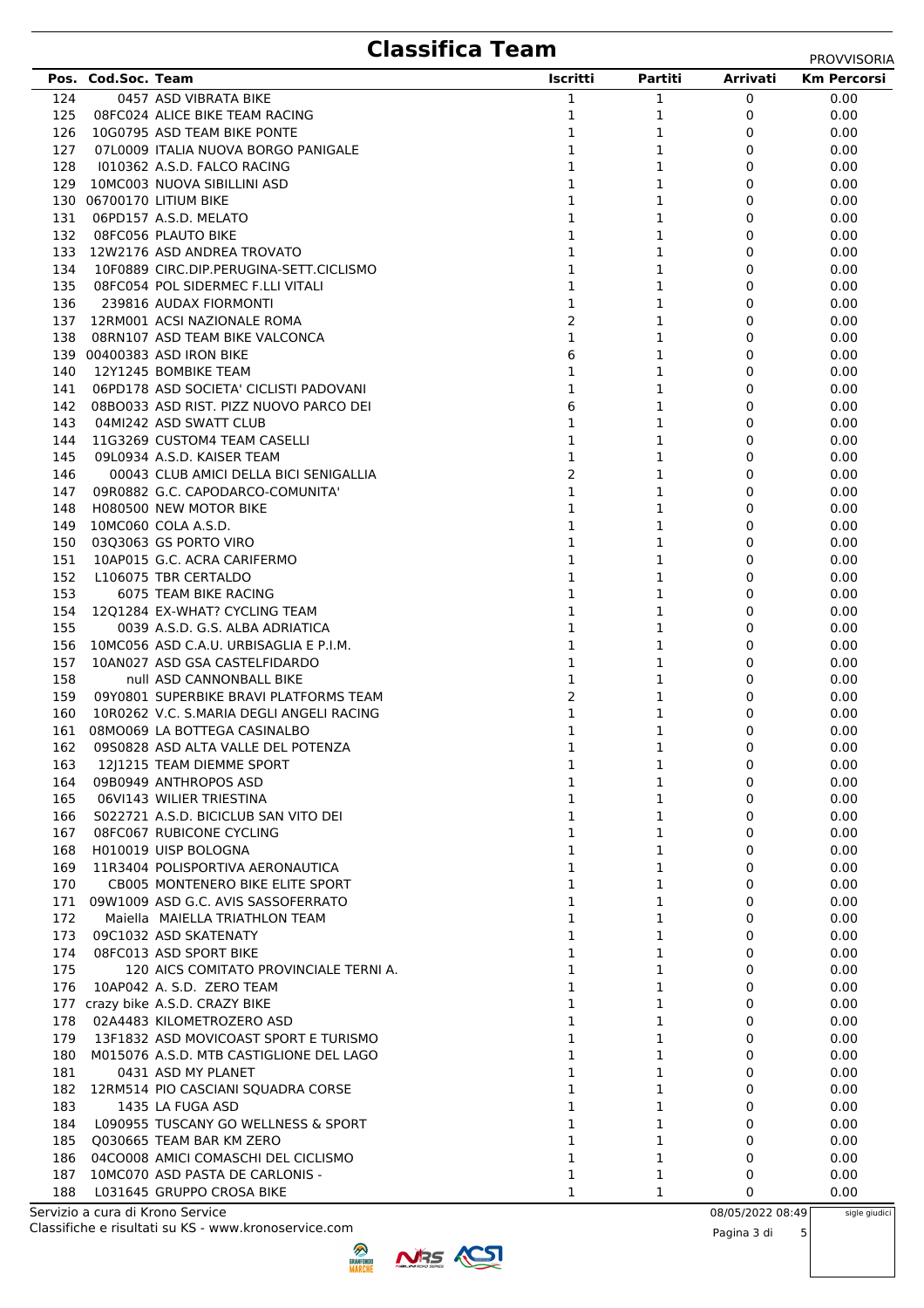# **Classifica Team** PROVVISORIA

|            | Pos. Cod.Soc. Team |                                                       | Iscritti                       | Partiti      | <b>Arrivati</b> | <b>Km Percorsi</b> |
|------------|--------------------|-------------------------------------------------------|--------------------------------|--------------|-----------------|--------------------|
| 189        |                    | O8RN102 ASD STEFANO MAGNI                             | 2                              | 1            | 0               | 0.00               |
| 190        |                    | H035759 ESSERE A.S.D. A R.L.                          | 1                              | 1            | 0               | 0.00               |
| 191        |                    | 03 3324 ASD BIBIONE CYCLING TEAM                      | $\mathbf 1$                    | 1            | 0               | 0.00               |
| 192        |                    | 07B1949 NEW BIKE                                      | 1                              | 1            | 0               | 0.00               |
| 193        |                    | 11201471 ASD RIVIERA BIKE                             | 1                              | 1            | 0               | 0.00               |
| 194        |                    | 08MO005 G.S. SPORTISSIMO                              | 1                              | 1            | 0               | 0.00               |
| 195        |                    | 08FC099 TOP AUTOMAZIONI BIKE TEAM - ASD               | 1                              | 1            | 0               | 0.00               |
| 196        |                    | 0261 S.S.D. UISPICENO A.R.L.                          | 1                              | 1            | 0               | 0.00               |
| 197        |                    | 12RM028 ASD POLISPORTIVA CICLI FATATO                 | 1                              | 1            | 0               | 0.00               |
| 198        |                    | 0225 ASD GS TERRECOTTE FATTORINI                      | 1                              | 1            | 0               | 0.00               |
| 199        |                    | 1010651 A.S.D. LBB                                    | 1                              | 1            | 0               | 0.00               |
|            |                    | 200 12700172 GRUPPO CICLISTICO AVIS FERMO             | 1                              | 1            | 0               | 0.00               |
| 201        |                    | 13TE035 ASD TEAM RODAS                                | 1                              | 1            | 0               | 0.00               |
| 202        |                    | 12B1260 ASD RAMPICLUB VAL VIBRATA                     | 1                              | 1            | 0               | 0.00               |
| 203        |                    | 10PU042 GREEN BIKE ALE'.CI                            | 1                              | 1            | 0               | 0.00               |
| 204        |                    | 10PU059 VELO CLUB MONTECCHIO                          | 2                              | 1            | 0               | 0.00               |
| 205        |                    | 09D0568 MONDOBICI<br>12M1162 TEAM GO FAST             | 1<br>1                         | 1            | 0               | 0.00               |
| 206<br>207 |                    | 11S3450 ASD REDINGO' SPORT TEAM                       | 1                              | 1<br>1       | 0<br>0          | 0.00<br>0.00       |
| 208        |                    | 09T0438 A.S.D. GRUPPO CICLISTICO MATELICA             | 1                              | 1            | 0               | 0.00               |
| 209        |                    | H100145 A.S.D. SOLAROLESE                             | $\mathbf{1}$                   | 1            | 0               | 0.00               |
| 210        |                    | 08K3297 VO2 CYCLING TEAM                              | 1                              | 1            | 0               | 0.00               |
| 211        |                    | 10W0032 GS CICLI EFFE EFFE                            | 1                              | 1            | 0               | 0.00               |
| 212        |                    | 10pu097 ASD PESARO BICI                               | 1                              | 1            | 0               | 0.00               |
| 213        |                    | 95572 TRI-RACE TERMOLI                                | 1                              | 1            | 0               | 0.00               |
| 214        |                    | 12RM422 U.C. PALIANO                                  | $\mathbf{1}$                   | 1            | 0               | 0.00               |
| 215        |                    | 04PV122 ASD PONTE VECCHIO 22                          | $\mathbf 1$                    | 1            | 0               | 0.00               |
| 216        |                    | 1102876 A.S.D. CICLI FATATO                           | 1                              | 1            | 0               | 0.00               |
|            |                    | 217 L0907781 ASD TEAM CICLOWATT                       | 1                              | 1            | 0               | 0.00               |
| 218        |                    | H100469 CICLOBROCCHI SESTO IMOLESE ASD                | $\mathbf{1}$                   | 1            | 0               | 0.00               |
| 219        |                    | 10PU022 PESARO BICYCLE                                | 1                              | 1            | 0               | 0.00               |
|            |                    | 220 12700071 ASD NATUR E-BIKE TEAM                    | $\mathbf{1}$                   | 1            | 0               | 0.00               |
| 221        |                    | 5026 DI FOLCO TEAM                                    | $\mathbf{1}$                   | 1            | 0               | 0.00               |
| 222        |                    | 12RM495 AG CORES - DAL COLLE                          | 1                              | 1            | 0               | 0.00               |
| 223        |                    | 09Z0030 S.C. VILLA S.ANTONIO CICLI COCCI              | 1                              | 1            | 0               | 0.00               |
| 224        |                    | 11Z3210 ASD GM BIKE                                   | 1                              | 1            | 0               | 0.00               |
| 225        |                    | 09 1010 ASD AVIS MONTEMARCIANO                        | 1                              | 1            | 0               | 0.00               |
|            |                    | 226 00200093 ASD NUOVA CICLISTI FORANO                | 2                              | 1            | 0               | 0.00               |
| 227        |                    | H075366 POL. DIL. BERTOLT BRECHT                      | $\mathbf 1$                    | 1            | 0               | 0.00               |
|            |                    | 228 09Y0475 SARNANO IN BICI A. S. D.                  | 2                              | 1            | 0               | 0.00               |
| 229        |                    | 98 ASD ENZO PAGLIETA                                  | 2                              | 1            | 0               | 0.00               |
| 230        |                    | 10MC022 GS ASD CYCLONE                                | 2                              | 1            | 0               | 0.00               |
| 231        |                    | 09F0347 A.S.D. PEDALE ROSSOBLU- PICENUM               | 1                              | 1            | 0               | 0.00               |
| 232        |                    | 10PU044 TEAM CICLISMO 2014                            | 3                              | $\mathbf{1}$ | 0               | 0.00               |
| 233        |                    | 12R0833 S.C. VAL VIBRATA 2000                         | $\mathbf{1}$                   | $\mathbf{1}$ | 0               | 0.00               |
| 234        |                    | UMB- MTBISTINCALLITI ASD                              | 1                              | $\mathbf 1$  | 0               | 0.00               |
| 235        |                    | 12004641 ASD GS MARINA PICENA                         | 1                              | 1            | 0               | 0.00               |
| 236        |                    | 12RM523 TEAM PEDALE ELETTRICO                         | $\mathbf{1}$                   | 1            | 0               | 0.00               |
| 237        |                    | 12RM512 MYDOPING-BIKE SERVICE CORINALDO               | $\mathbf{1}$                   | 1            | 0               | 0.00               |
|            |                    | 238 10MC011 ASD CLUB PEDALE FINPROJECT                | $\mathbf{1}$                   | 1            | 0               | 0.00               |
|            |                    | 239 12RM477 AVIS BIKE PISTOIA ASD                     | $\mathbf{1}$                   | 0            | 0               | 0.00               |
| 240        |                    | 10PU056 SOCIETA' CICLISTICA DILETT. FANESE            | $\mathbf{1}$<br>$\overline{2}$ | 0            | 0               | 0.00               |
| 241<br>242 |                    | 10MC017 ASD CICLO CLUB RECANATI<br>RSVTEAM-MEMETTMANN | 1                              | 0<br>0       | 0<br>0          | 0.00<br>0.00       |
| 243        |                    | 09Q0881 O.P. BIKE A.S.D.                              | 3                              | 0            | 0               | 0.00               |
|            |                    | 02E3592 CC CREMONESE ASD                              | $\mathbf{1}$                   | 0            | 0               |                    |
| 244        |                    | 245 12700104 PASTA DE CARLONIS-TERMOSERVISGAS         | $\mathbf{1}$                   | 0            | 0               | 0.00<br>0.00       |
| 246        | 10PU081 BIKE OFF   |                                                       | 1                              | 0            | 0               | 0.00               |
| 247        |                    | H075234 BARACCA LUGO                                  | $\overline{2}$                 | 0            | 0               | 0.00               |
| 248        |                    | H100167 AVIS FAENZA                                   | 1                              | 0            | 0               | 0.00               |
| 249        |                    | 244641 ASD DYNAMIC BIKERS                             | $\overline{2}$                 | 0            | 0               | 0.00               |
| 250        |                    | 10PU093   MULI STRACCHI                               | $\mathbf 1$                    | 0            | 0               | 0.00               |
| 251        |                    | null CHRONO ASD                                       | $\mathbf{1}$                   | 0            | 0               | 0.00               |
|            |                    |                                                       |                                |              |                 |                    |

Classifiche e risultati su KS - www.kronoservice.com Servizio a cura di Krono Service 08/05/2022 08:49



252 04BG073 ASD TEAM PIANETA BICI 252 04BG073 ASD TEAM PIANETA BICI 253 08FE031 FARO FORMIGNANA 1 0 0 0 0.00